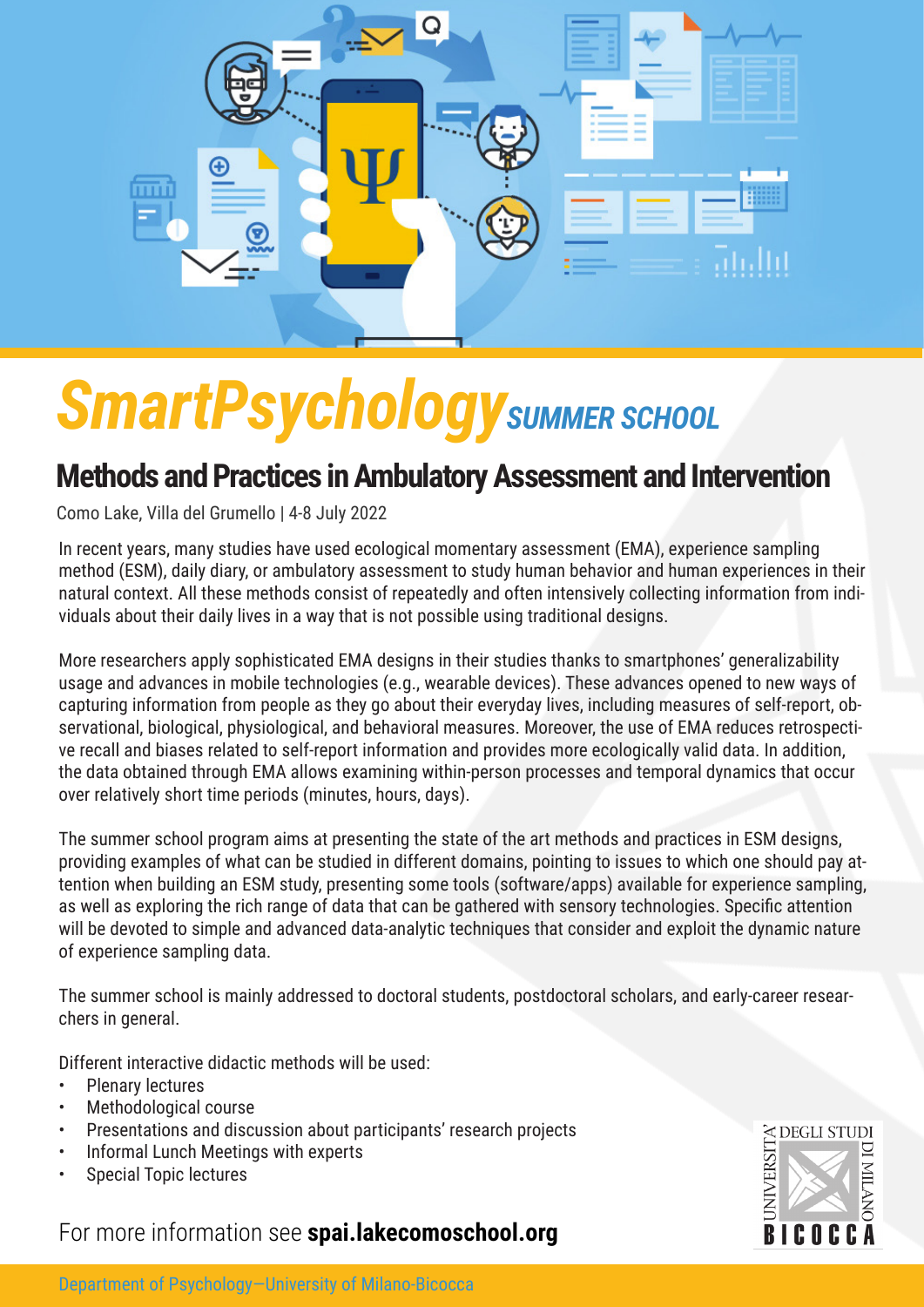

## **General Program and scheduling**

#### **Monday, 4th July**

Morning: Opening - G. Costantini, M. Perugini, E. Preti, J. Richetin (University of Milano Bicocca) Morning: Design considerations in Ambulatory Assessment - C. Wrzus (University of Heidelberg, Germany) Afternoon: Hands-on: Design considerations in Ambulatory Assessment - C. Wrzus

#### **Tuesday, 5th July**

Morning: Mobile sensing: Promises and Barriers. - D. Ellis (University of Bath, UK) Lunch meeting: How to publish EMA research in psychology - D. Ellis, C. Wrzus et al. Afternoon: Design aspects of developing mobile applications for psychology research - A. Gabbiadini (University of Milano Bicocca) Evening: Social Dinner

#### **Wednesday, 6th July**

Morning: Participants' presentations Afternoon: Participants' presentations & Afternoon Social Event

#### **Thursday, 7th July**

Morning: Data-analytic techniques - T. Elmer (University of Groningen, the Netherlands) Lunch meeting: Parallel group discussions on the participants' projects: Afternoon: Cont.-Data-analytic techniques - T. Elmer Late Afternoon Special Session: Reproducibility in psychological sciences - M. Perugini

#### **Friday, 8th July**

Morning: Advanced data-analytic techniques - L. Bringmann (University of Groningen, the Netherlands) Afternoon: Cont.-Advanced data-analytic techniques - L. Bringmann 18:00 – Closing.

www.mibtec.it | www.bicapp.it

For more information and to apply see **spai.lakecomoschool.org** or contact **smartpsychology@unimib.it**

Department of Psychology—University of Milano-Bicocca